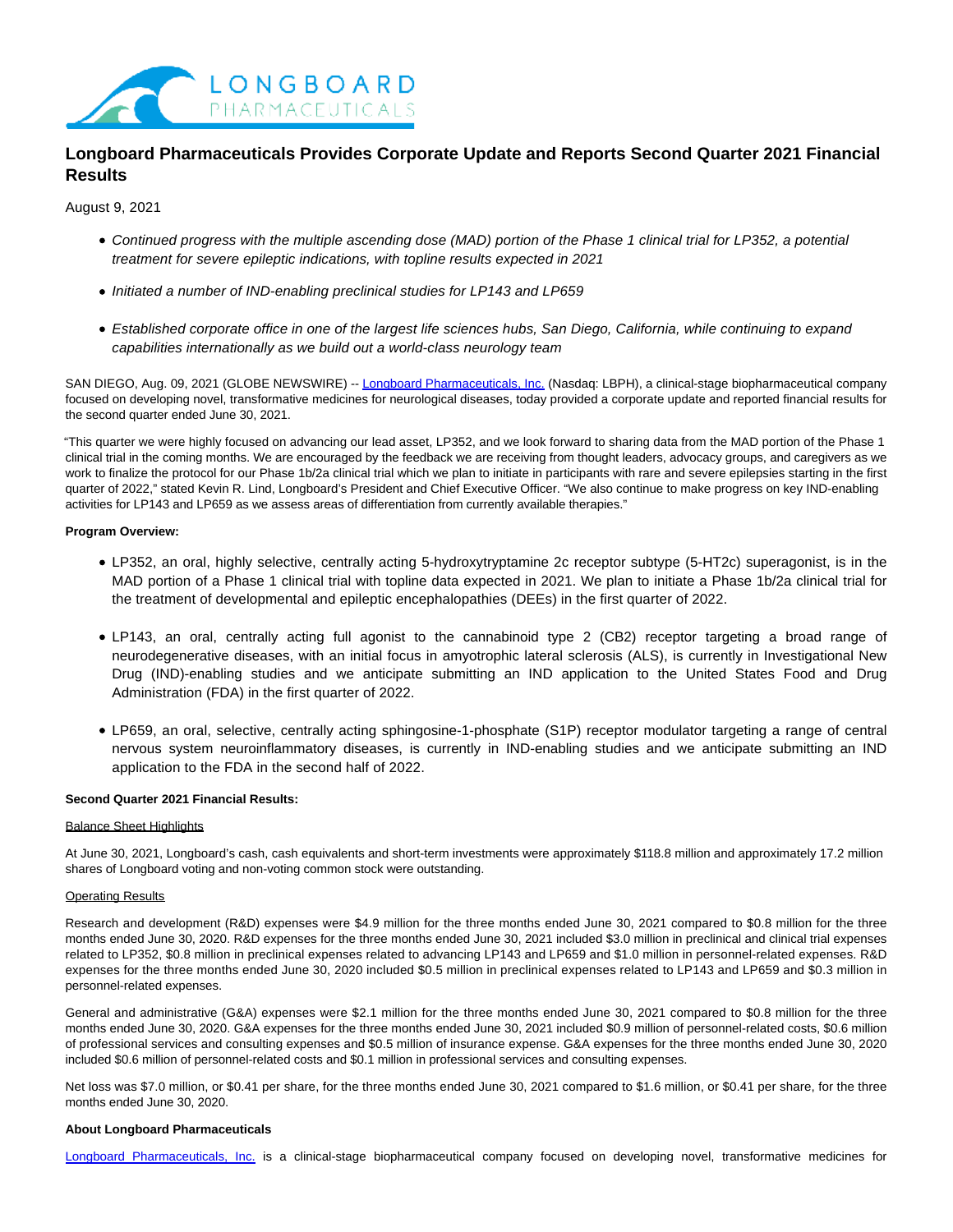neurological diseases. Longboard was formed in January 2020 by Arena Pharmaceuticals, Inc. (Arena) to advance a portfolio of centrally acting product candidates designed to be highly selective for specific G protein-coupled receptors (GPCRs). Longboard's small molecule product candidates were discovered out of the same platform at Arena that represents a culmination of more than 20 years of GPCR research. Longboard is evaluating LP352, an oral, centrally acting, 5-hydroxytryptamine 2c receptor subtype superagonist, with negligible observed impact on 5-HT2b and 5-HT2a receptor subtypes, in development for the potential treatment of developmental and epileptic encephalopathies. Longboard is also evaluating LP143, a centrally acting, full cannabinoid type 2 receptor agonist, in development for the potential treatment of neurodegenerative diseases associated with neuroinflammation caused by microglial activation, and LP659, a centrally acting, sphingosine-1-phosphate receptor subtypes 1 and 5 modulator, in development for the potential treatment of central nervous system neuroinflammatory diseases.

#### **Forward-Looking Statements**

Certain statements in this press release are forward-looking statements that involve a number of risks and uncertainties. In some cases, you can identify forward-looking statements by words such as "expected", "potential", "plan", "anticipate", "focused on", "look forward" and "build out", and include, without limitation, statements about the following: Longboard's clinical and preclinical programs, including timing of results, initiation of clinical trials, regulatory applications, progress, protocols, milestones, plans, and potential treatments; our positioning; our team; and our focus. For such statements, Longboard claims the protection of the Private Securities Litigation Reform Act of 1995. Actual events or results may differ materially from Longboard's expectations. Factors that could cause actual results to differ materially from the forward-looking statements include, but are not limited to, the following: Risks related to Longboard's limited operating history, financial position and need for additional capital; Longboard will need additional managerial and financial resources to advance all of its programs, and you and others may not agree with the manner Longboard allocates its resources; risks related to the development and commercialization of Longboard's product candidates; Longboard's product candidates are in the early phase of a lengthy research and development process, the timing, manner and outcome of research, development and regulatory review is uncertain, and Longboard's product candidates may not advance in research or development or be approved for marketing; enrolling participants in Longboard's ongoing and intended clinical trials is competitive and challenging; the duration and severity of the coronavirus disease (COVID-19) outbreak, including but not limited to the impact on Longboard's clinical trials and operations, the operations of Longboard's suppliers, partners, collaborators, and licensees, and capital markets, which in each case remains uncertain; risks related to unexpected or unfavorable new data; nonclinical and clinical data is voluminous and detailed, and regulatory agencies may interpret or weigh the importance of data differently and reach different conclusions than Longboard or others, request additional information, have additional recommendations or change their guidance or requirements before or after approval; results of clinical trials and other studies are subject to different interpretations and may not be predictive of future results; topline data may not accurately reflect the complete results of a particular study or trial; risks related to relying on licenses or collaborative arrangements; other risks related to Longboard's dependence on third parties; competition; product liability or other litigation or disagreements with others; government and third-party payor actions, including relating to reimbursement and pricing; risks related to regulatory compliance; and risks relate to Longboard's and third parties' intellectual property rights. Additional factors that could cause actual results to differ materially from those stated or implied by Longboard's forward-looking statements are disclosed in Longboard's filings with the Securities and Exchange Commission (SEC). These forward-looking statements represent Longboard's judgment as of the time of this release. Longboard disclaims any intent or obligation to update these forward-looking statements, other than as may be required under applicable law.

## **Financial Tables Follow**

### **LONGBOARD PHARMACEUTICALS, INC. CONDENSED BALANCE SHEETS (Unaudited)**

| (in thousands, except share and per share data) |    | June 30, 2021 | December 31, 2020 |        |  |
|-------------------------------------------------|----|---------------|-------------------|--------|--|
| <b>ASSETS</b>                                   |    |               |                   |        |  |
| Current assets:                                 |    |               |                   |        |  |
| Cash and cash equivalents                       | \$ | 90,861        | \$                | 55,316 |  |
| Short-term investments                          |    | 27,980        |                   |        |  |
| Prepaid expenses and other current assets       |    | 1,848         |                   | 46     |  |
| Total current assets                            |    | 120,689       |                   | 55,362 |  |
| Other long-term assets                          |    | 33            |                   |        |  |
| Deferred financing costs                        |    |               |                   | 876    |  |
| <b>Total assets</b>                             |    | 120,722       |                   | 56,238 |  |
| <b>LIABILITIES AND EQUITY</b>                   |    |               |                   |        |  |
| <b>Current liabilities:</b>                     |    |               |                   |        |  |
| Accounts payable                                | \$ | 915           | \$                | 1,213  |  |
| Accrued research and development expenses       |    | 1,584         |                   | 916    |  |
| Accrued other expenses                          |    | 162           |                   | 845    |  |
| Accrued compensation and related expenses       |    | 612           |                   | 161    |  |
| <b>Total current liabilities</b>                |    | 3,273         |                   | 3,135  |  |
| Commitments and contingencies                   |    |               |                   |        |  |
| Convertible preferred stock:                    |    |               |                   |        |  |